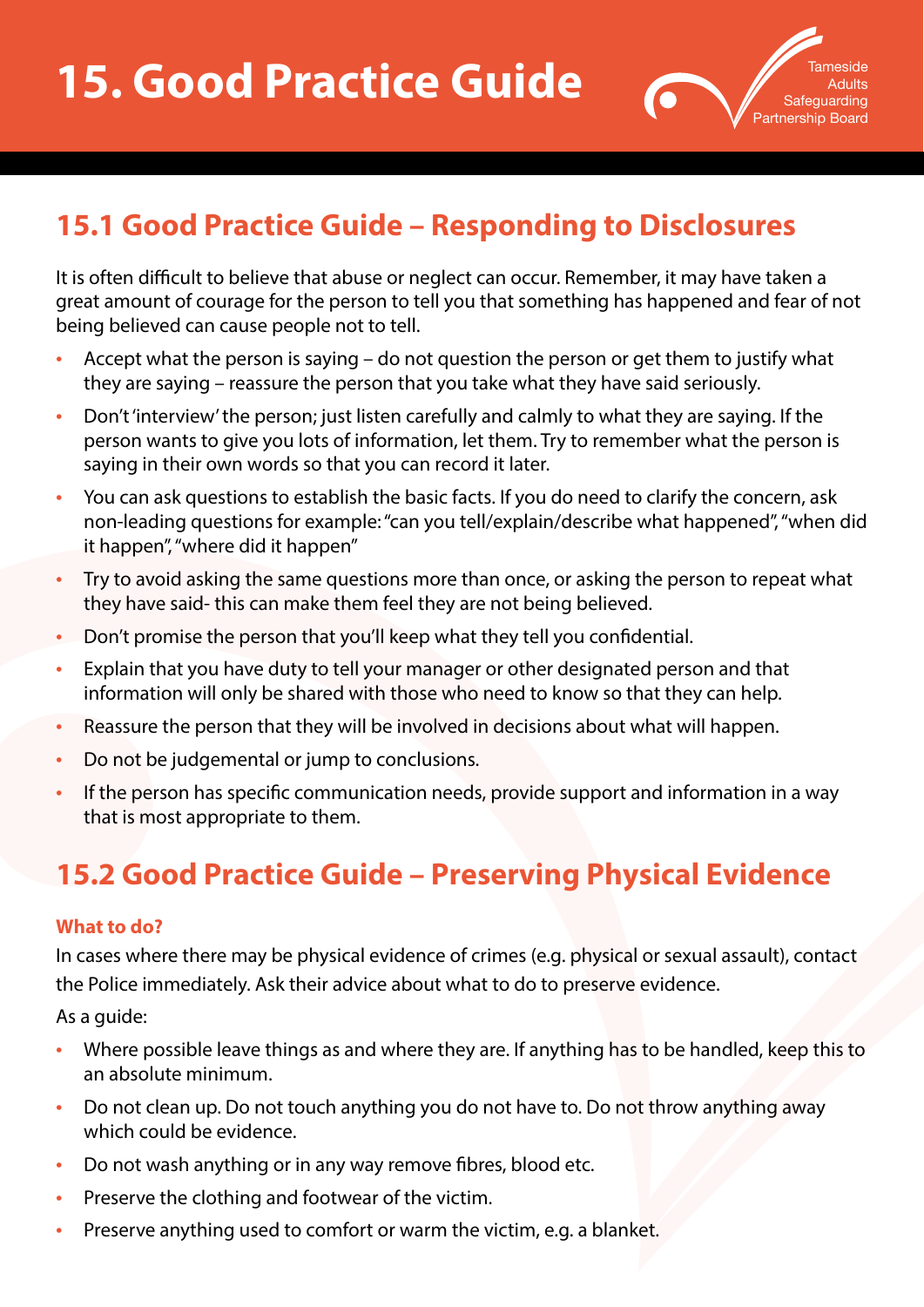- Note in writing the state of the clothing of both the victim and person alleged to have caused the harm. Note injuries in writing. As soon as possible, make full written notes on the conditions and attitudes of the people involved in the incident.
- Take steps to secure the room or area where the incident took place. Do not allow anyone to enter until the Police arrive.
- If evidence has been touched by an innocent party, record the details of who may have handled the item so they can be eliminated from a the police investigation

In addition, in cases of sexual assault –

- Preserve bedding and clothing where appropriate, do not wash.
- Try not to have any personal or physical contact with either the victim or the person alleged to have caused the harm. Offer reassurance and comfort as needed, but be aware that anyone touching the victim or source of risk can cross contaminate evidence.

## **15.3 Good Practice Guide – Recording**

As soon as possible on the same day, make a written record of what you have seen, been told or have concerns about. Try to make sure anyone else who saw or heard anything relating to the concern also makes a written report.

The written report will need to include:

- The date and time when the disclosure was made, or when you were told about / witnessed the incident/s.
- Who was involved, any other witnesses including service-users and other staff?
- Exactly what happened or what you were told, in the person's own words, keeping it factual and not interpreting what you saw or were told.
- The views and wishes of the adult.
- The appearance and behaviour of the adult and/or the person making the disclosure.
- Any injuries observed.
- Any actions and decisions taken at this point.
- Any other relevant information, e.g. previous incidents that have caused you concern.

Remember to:

- Include as much detail as possible.
- Make sure the written report is legible, written or printed in black ink, and is of a quality that can be photocopied.
- Make sure you have printed your name on the report and that it is signed and dated.
- Keep the report factual as far as possible. However, if it contains your opinion or an assessment, it should be clearly stated as such and be backed up by factual evidence. Information from another person should be clearly attributed to them.
- Keep the report/s confidential, storing them in a safe & secure place until needed.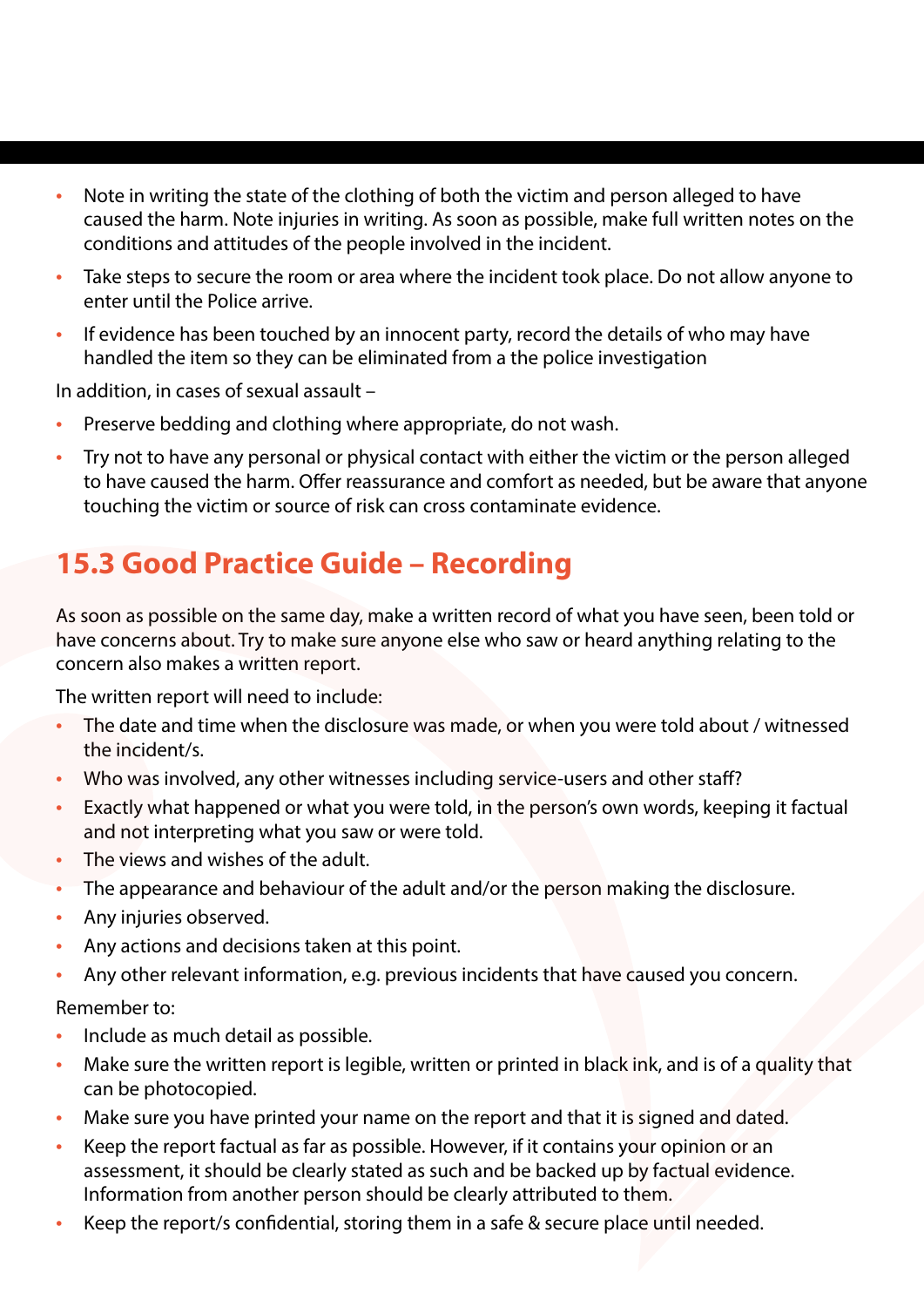### **15.4 Good Practice Guide – Medical treatment and examination**

In some cases of abuse (e.g. physical or sexual) it may be unclear whether injuries have been caused by abuse or some other means (e.g. accidentally). Medical or specialist advice should be sought immediately.

- If medical treatment is needed, an immediate referral should be made to the person's GP, A&E or a relevant specialist health team.
- If forensic evidence needs to be collected, the Police should always be contacted. They will normally arrange for a police surgeon (forensic medical examiner) to be involved.
- Consent of the adult should be sought. Where the person does not have capacity to consent to a medical examination, a decision should be made on the basis of whether it is in the person's best interests for a possibly intrusive medical examination to be conducted.
- Should it be necessary to arrange for a medical examination, the following points should be considered:
	- the rights of the adult
	- issues of consent and ability to consent
	- the need to preserve forensic evidence
	- the involvement of any family members or carers
	- who should accompany the adult and provide support & reassurance

## **15.5 Good Practice Guide - Safeguarding Concern Checklist**

Important things to consider when determining whether a Section 42 Safeguarding enquiry is needed:

#### **The person**

- What are the person's needs/ situation?
- What is person's understanding of their current situation and their capacity to understand?
- If someone lacks mental capacity or may need support to understand the current circumstances consider involving the person representative or advocate.
- Are there any legal powers already in place such as LPA?
- What are the desired outcomes how can these be achieved?
- Doe the person consent to our involvement?
- Funding stream e.g. CHC, Nursing, funded by another borough and we are host authority